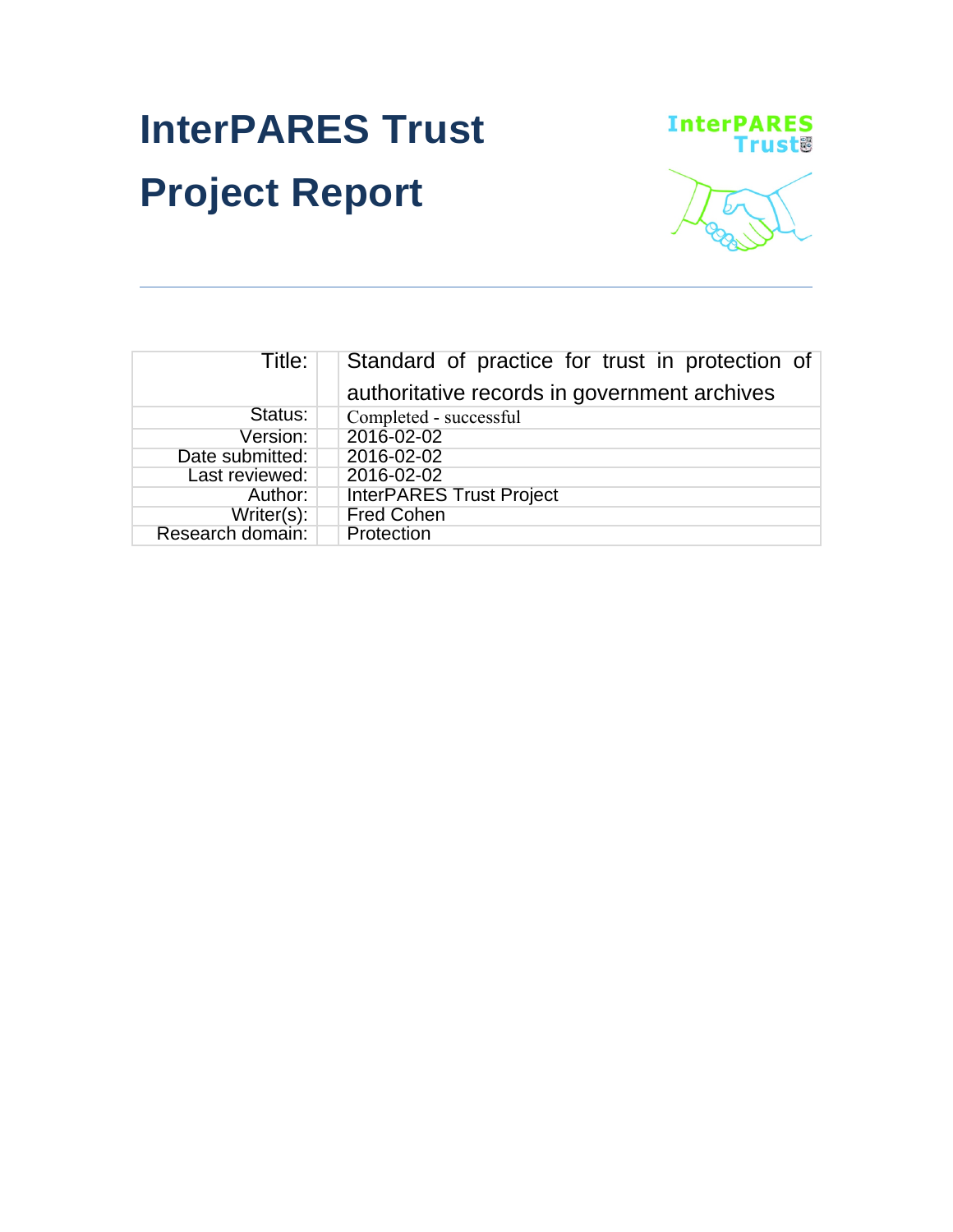# Document Control

| Version history |                    |                   |               |  |
|-----------------|--------------------|-------------------|---------------|--|
| Version         | Date:              | B٧                | Version notes |  |
| 2016-02-02      | $ 2016 - 02 - 02 $ | <b>Fred Cohen</b> | Final report  |  |
|                 |                    |                   |               |  |

### Title

Standard of practice for trust in protection of authoritative records in government archives

#### Domain

Protection

Lead Researcher(s)

Luciana Duranti

Project Researchers

Fred Cohen

Graduate Research Assistants (with dates of participation month-year)

Mel Leverich, Meghan Whyte, Eng Senseveng, Grant Hurley

# Rationale

Risk management decisions need to be made. For the protection arena, these are decisions of kind rather than amount, and have to last over long periods. As such they are architectural in nature. The objective of this research effort is to build a global consensus around a limited set of these decisions for government-level systems of records and archives. In essence, this will create a standard of practice for risk management in authoritative archives.

### Research questions

Is there consensus between computer security and ARM practices regarding protection?

# Goals

Study this research question.

## Methodology

The approach started with an existing standard of practice for enterprise information protection and created a customized open source version specifically applicable to the ARM field. Research started with the existing standard of practice, and research by graduate students reconciled it with existing results from diplomatics and archival science. This included identifying decisions that are standard practices already, detailing the basis in relevant literature for the decisions, identifying differences between codified practice and the existing standard of practice, and documenting results. This produced Products 1 and 2 below.

Once a version of the draft SOP was completed, it was measured against existing archives with a rapid assessment process by participants. Results were used both to identify variances from the SOP and to identify likely changes to the SOP based on actual practices. The resulting SOP with changes was made available